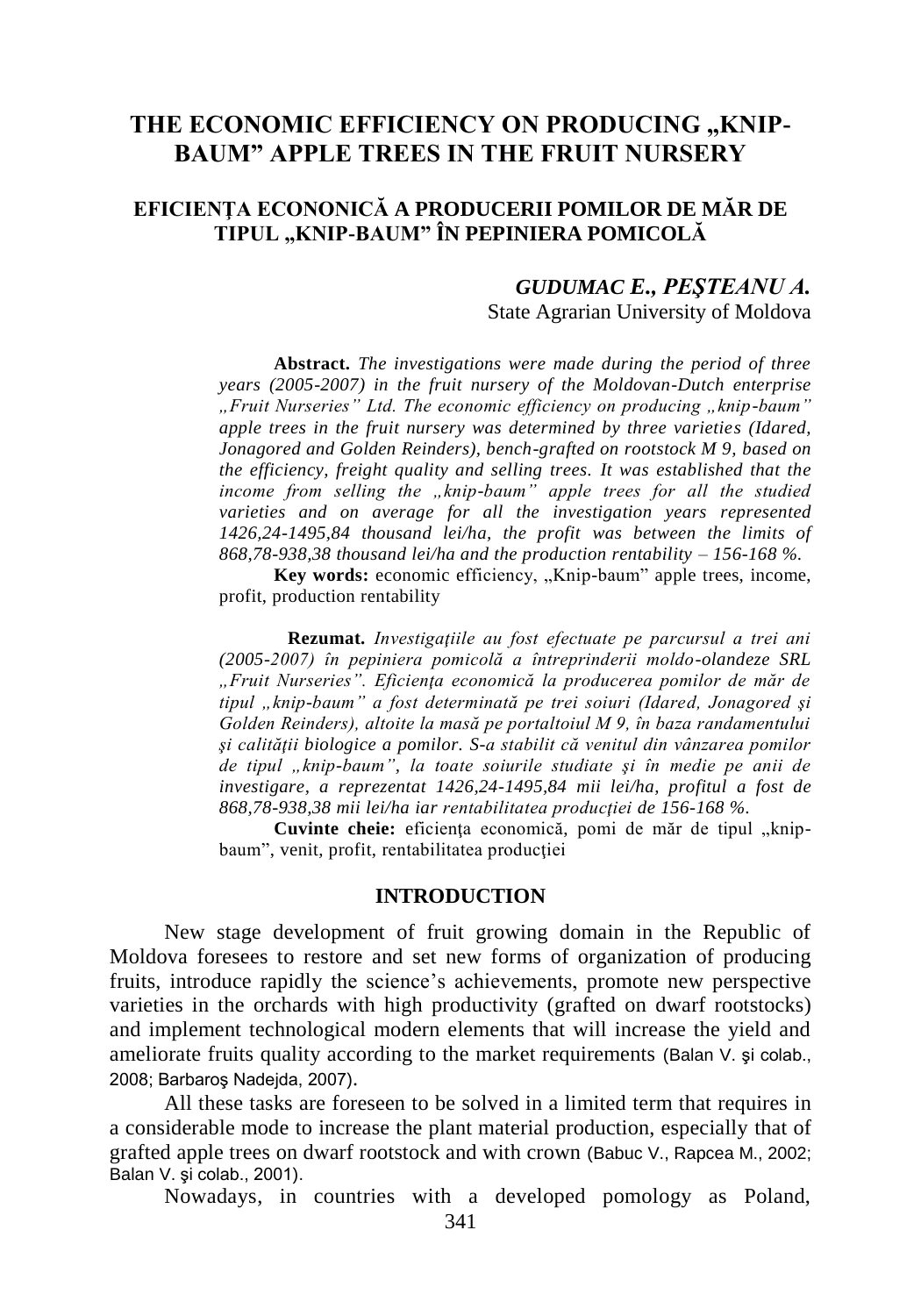Netherlands, Italy, etc., the superintensive apple orchards are established with two-year old trees with crown base already formed the nursery (Werth K., 2003; Wilton J., 2001; Bielicki P., Czynczyk A., 1999). Trees of this type and planted in the orchard, have an earlier fruit production and manifest an early fructification (Peşteanu A., 2007).

The aim of the study is to determine the economic efficiency on producing "knip-baum" apple trees in the fruit nursery in the Republic of Moldova.

## **MATERIAL AND METHOD**

The researches were made in the period of 2005-2007 years in the fruit nursery of the Moldovan-Dutch Joint stock company "Fruit Nurseries". As biological material were used the apple trees of Golden Reinders, Jonagored and Idared varieties, bench-grafted of rootstock M 9.

Bench-grafting was made in March by using the method of perfected copulation with detached branch. The place of grafting was tied with a porous polyethylene, specialty destined to graft, and the grafting was paraffined. The grafted marcotes were stratified by placing them in vertical position into containers, so as the base part of marcote (20-25 cm) to be in a moist sand layer. The stratification temperature in the refrigerator is  $+2...+4$ <sup>o</sup>C. For grafting, were used marcotes with a diameter of 10.0 mm and virus free branches imported from Holland.

The first field of the fruit nursery was founded in the second part of April with bench-graftings. The distance of plantation of grafted trees was 90x35 cm. During the vegetation period, the grafting was tied to a bamboo stick.

In spring, in the second field, the annual shoots of grafts were shortened at a height of 50-60 cm from the grafting place. Simultaneously with the appearance of lateral shoots was cleared up from the trunk, leaving only the terminal shoot. With the aim to obtain sylleptic shoots on the central axle, when they have reached the length of 15-20 cm, it was made the periodic remove of apical leaves 6-7 times without affecting the growth terminal bud (according to "knip-baum" system). This operation was repeated every 5-7 days.

The researches were made according to methods unanimously recognized and used to evaluate the economic efficiency in agriculture.

## **RESULTS AND DISCUSSIONS**

The investigations made demonstrate that the apple trees production output in the second field of the fruit nursery depends on the degree of grafting pinning in the year of plantation and applied agro-technical measurements.

During the researches (tab. 1) the highest output of apple trees formed by "knip-baum" method was obtained in 2005 where the mentioned index of the varieties taken into study constituted 30.63-31.38 thsnd pcs/ha.

In 2006 and 2007 the apple trees output of the studied varieties decreased non-significantly.

At the varieties taken into study, in 2005 and 2006, high values of apple tree production output have registered the Golden Reinders variety (31.05 thsnd pcs/ha and 31.04 thsnd pcs/ha) and in 2007 the Idared variety (31.19 thsnd pcs/ha).

Jonagored variety registered average values between 29.77 and 31.38 thsnd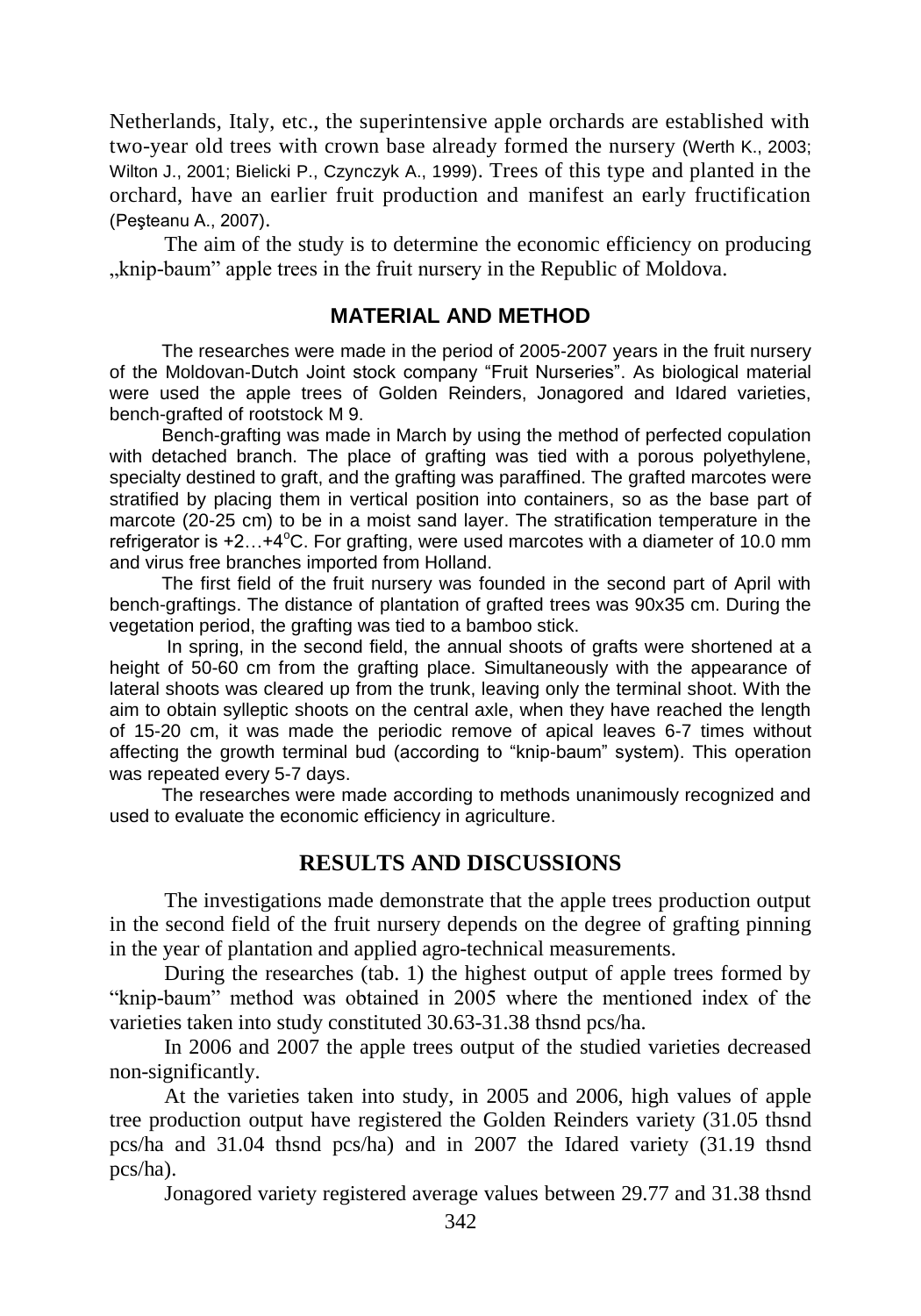pcs/ha.

In 2005-2006 at Idared variety was registered the lowest output of apple trees (29.11-30.63 thsnd pcs/ha), and in 2007 at Golden Reinders variety (29.46 thsnd pcs/ha).

|                        | Output,<br>thsnd pcs/ha | <b>Freight quality</b> |       |        |      |  |  |
|------------------------|-------------------------|------------------------|-------|--------|------|--|--|
| Variety                |                         |                        |       | Ш      |      |  |  |
|                        |                         | thsnd                  | %     | thsnd  | %    |  |  |
|                        |                         | pcs/ha                 |       | pcs/ha |      |  |  |
| 2005                   |                         |                        |       |        |      |  |  |
| <b>Golden Reinders</b> | 31.05                   | 29.40                  | 94.68 | 1.65   | 5.32 |  |  |
| Jonagored              | 31.38                   | 30.73                  | 97.93 | 0.65   | 2.07 |  |  |
| <b>Idared</b>          | 30.63                   | 27.88                  | 91.02 | 2.75   | 8.98 |  |  |
| 2006                   |                         |                        |       |        |      |  |  |
| <b>Golden Reinders</b> | 31.04                   | 29.80                  | 96.00 | 1.24   | 4.00 |  |  |
| Jonagored              | 29.77                   | 28.68                  | 96.37 | 1.09   | 3.63 |  |  |
| <b>Idared</b>          | 29.11                   | 26.49                  | 91.00 | 2.62   | 9.00 |  |  |
| 2007                   |                         |                        |       |        |      |  |  |
| <b>Golden Reinders</b> | 29.46                   | 28.63                  | 97.18 | 0.78   | 2.82 |  |  |
| Jonagored              | 30.74                   | 30.31                  | 98.60 | 0.43   | 1.40 |  |  |
| <b>Idared</b>          | 31.19                   | 28.95                  | 92.82 | 2.24   | 7.18 |  |  |

|                                                                         | Table 1 |  |
|-------------------------------------------------------------------------|---------|--|
| "Knip-baum" apple trees output and freight quality in the fruit nursery |         |  |

Biological quality of obtained apple trees in the second field of the fruit nursery depends on the variety's biological peculiarities.

During the researches, the weight of first category apple trees at the studied varieties was constant (91.00-98.60%). The biggest quantity of first quality apple trees was registered Jonagold variety (96.37-98.60%). Further on, with a nonsignificant diminution was placed Golden Reinders variety (94.68-97.93%), and the lowest values of studied index registered Idared variety (91.00-92.82%). The highest weight of second category apple trees was obtained Idared variety (7.18- 9.00%), and the lowest one at Jonagored variety (1.40-3.63%).

The economic efficiency of productivity "knip-baum" apple trees in the second field of the fruit nursery obtained through bench-grafting depends on produced planting material quantity and quality.

The obtained results on the bases of the investigations made in average on three years (2005-2007) demonstrate that the highest income from selling apple trees (fig. 1) was registered by Jonagored variety (1495.85 thsnd lei/ha), then was followed by Golden Reinders variety with 1463.80 thsnd lei/ha, and respectively, Idared variety with 1426.24 thsnd lei/ha.

The profit from apple trees commercialization has a direct dependence on the output of obtained trees per one surface unit and their quality. The biggest quantity of first category apple trees was obtained by Jonagored variety (tab. 1), registering a greater profit when marketing them – 938.38 thsnd lei/ha (fig. 2). Because at the Idared variety the  $1<sup>st</sup>$  category apple trees weight was the lowest,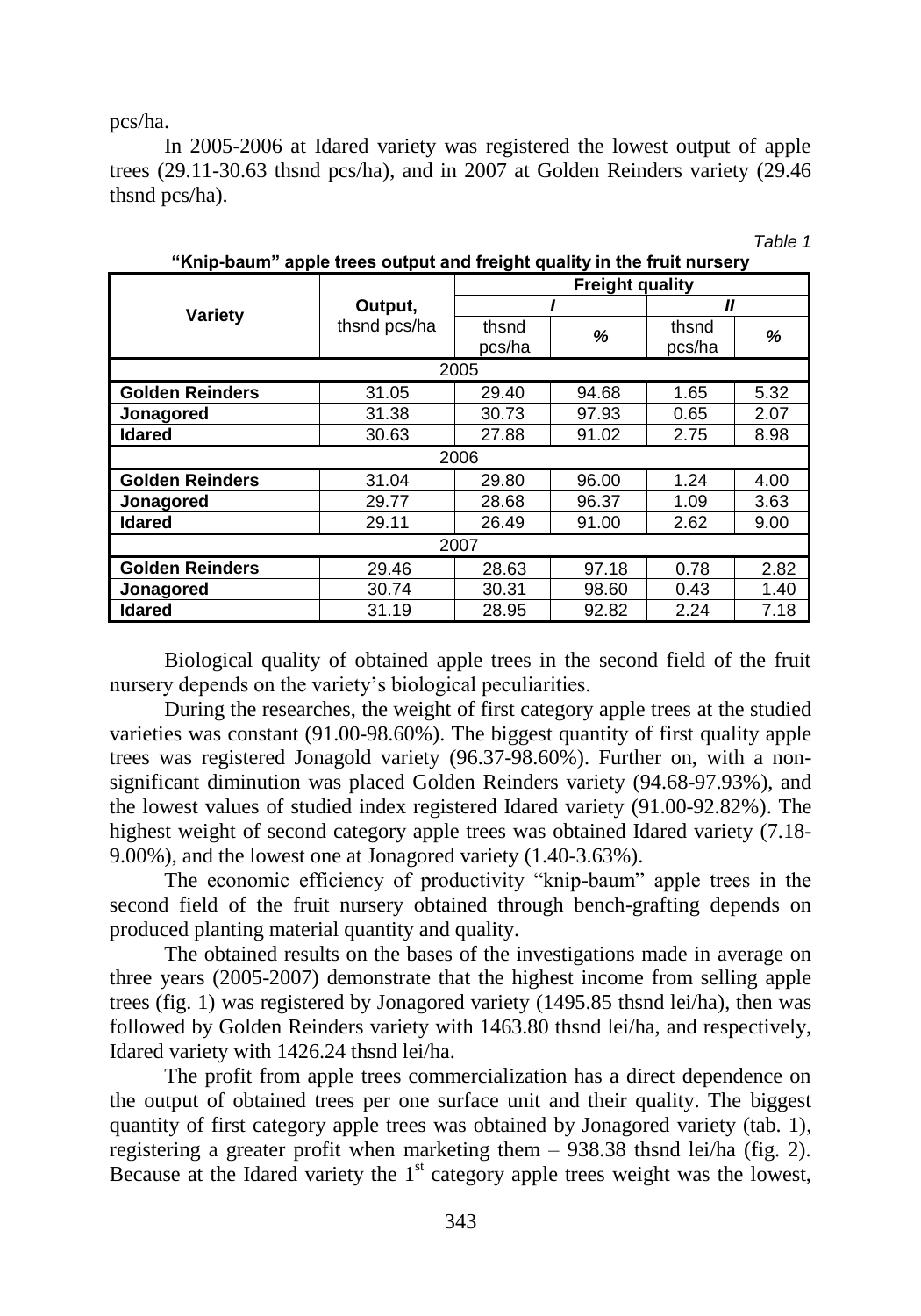but at the second category – the biggest, and the obtained profit was diminuted to 868.78 thsnd lei/ha. Golden Reinders variety registered average value of the profit of 906.34 thsnd lei/ha.







**Fig. 2**. Obtained profit from trees' sale, *thsnd lei/ha. average on 2005-2007 years.*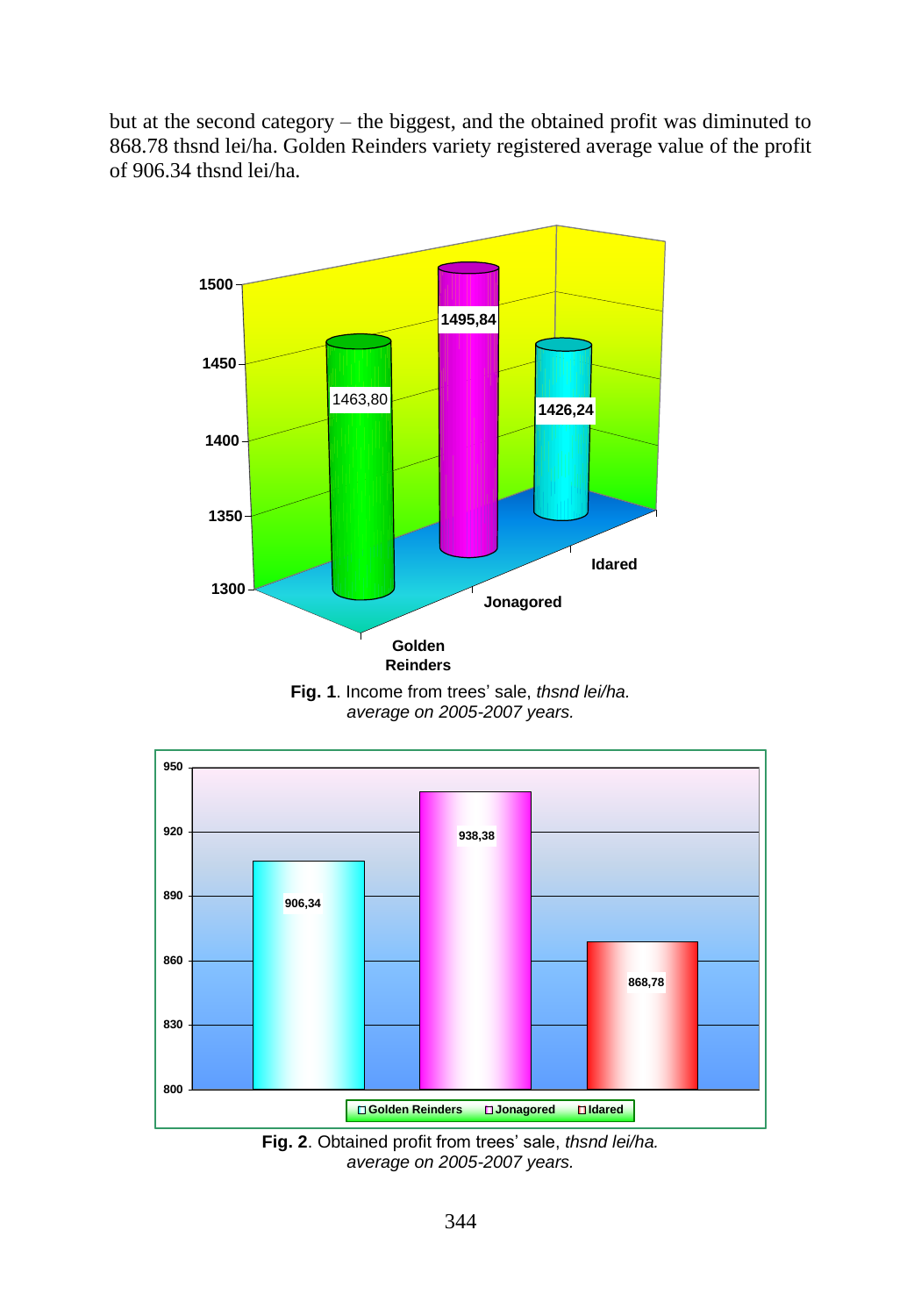

*average on 2005-2007 years.*

The production rentability depends directly on registered profit from trees commercialization and their cost to obtain this planting material.

The investments made in the studied period demonstrate that at Jonagored due to its bigger profit, the production rentability was 168% (fig. 3), followed by Golden Reinders (162%) and respectively Idared variety (156%).

## **CONCLUSIONS**

1. The output and quality of the apple trees in the second field of fruit nursery is into a direct correlation with the degree of graftings pinning and the variety's biological peculiarities. As the vigor of variety's development is greater, so it increases the output of the obtained apple trees and their quality is better.

2. The rentability of apple trees production in the fruit nursery depends on 1<sup>st</sup> quality apple trees' weight that is influenced by the biological peculiarities of the variety, the lowest rentability of production was obtained by Idared variety (156%), and the biggest one – by Jonagored (168%). The variety Golden Reinders registered average values of production rentability.

#### **REFERENCE**

- **1. Babuc V., Rapcea M., 2002** *Renovarea pomiculturii în baza realizărilor ştiinţifice*. Buletinul AŞM*,* ştiinţe biologice, chimice şi agricole, Chişinău, Nr. 2 (287), p. 72-75.
- **2. Balan V., Cimpoieş Gh., Barbăroşie M., 2001** *Pomicultura*. Chişinău: Museum, 452 p.
- **3. Balan V., Babuc V., Barbaros M., Cimpoies Gh. et al.,** 2008 Renovation of fruit growing in the Republic of Moldova in base of scientific resultants. Bulletin of University of Agricultural Sciences and Veterinary Medicine Cluj-Napoca, nr. 65 (1) Horticulture, p. 503.
- **4. Barbaroş Nadejda, 2007** *Perspective în utilizarea eficientă a investiţiilor în horticultură*. Lucrări ştiinţifice / Univ. Agrară de Stat din Moldova. Fac. de